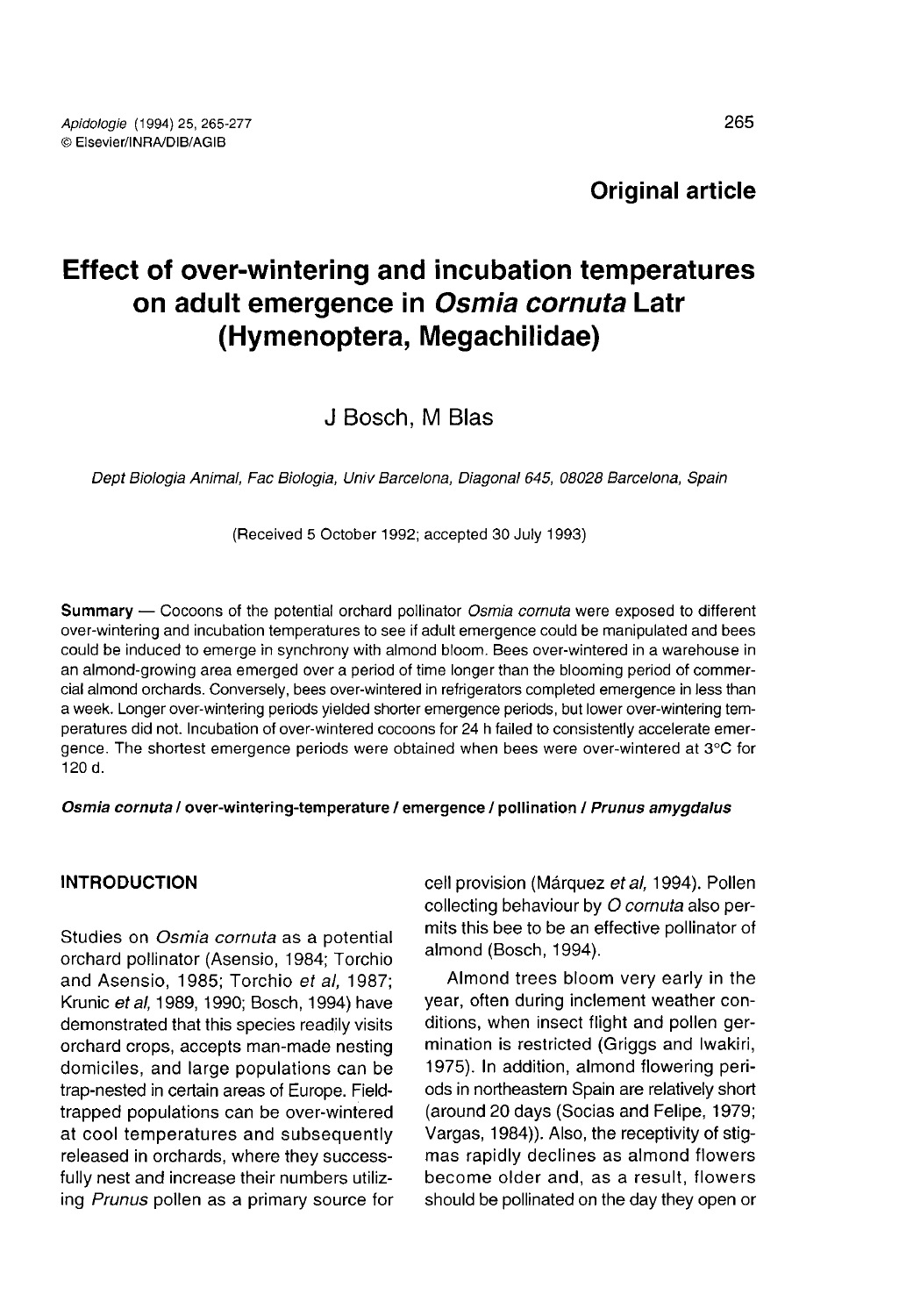the day after to increase the chances for fruit set (Griggs and Iwakiri, 1964). It is very important, therefore, to provide adequate numbers of pollinators to ensure pollination of the highest possible number of flowers during the short bloom period. This is especially so in almond, where fruit set approaches 40% (Kester and Griggs, 1959). These are the reasons why great care should be taken to synchronize bee activity with almond bloom.

O cornuta over-winter as adults inside their cocoons and emerge from February to April (depending on the area) as the temperatures warm. Males emerge first, followed a few days later by females with which they mate soon after the latter emerge from natal nests. Mated females search for suitable cavities to start nesting activities. Nests are arranged as linear series of cells, with female eggs being laid in the innermost cells and male eggs in the outermost cells.

O cornuta emergence coincides with almond bloom in the Mediterranean climate areas where this crop is cultivated. To better exploit the pollinating potential of managed populations of this pollinator, it is necessary to determine the patterns of adult emergence. This would allow growers and/or beekeepers to predict the dates of bee emergence, to advance or delay it in order to improve synchronization with blooming time of early-to-late-flowering cultivars and shorten the period of emergence, so that most bees emerge over as short a time as possible.

The present study was designed to investigate effects of different over-wintering temperature regimes and different incubation treatments on O cornuta patterns of emergence. The following questions were addressed. How late do bees emerge after they are taken out of the over-wintering cooler? Is it possible to advance or shorten the emergence period by modifying overwintering temperatures or by changing the length of the over-wintering period? Is it possible to accelerate bee emergence by incubating cocoons?

#### MATERIALS AND METHODS

Two different populations of O cornuta were used in this study. The first (A) came from trap-nests placed in Ribera d'Ebre (northeastern Spain) in February 1990. The second population (B) came from nests placed in a cooler area near Belgrade (Serbia) where O comuta flies later, in March-April.

All bees were kept at room temperature for the spring and summer, and on November 3 groups of 20 female and 40 male cocoons were<br>separated in Petri dishes and placed in refrigerators at different temperatures and 60% relative humidity. In January to March (depending on the treatment), the Petri dishes were taken out of the coolers and the cocoons were individually placed in glass vials that were marked according to sex, experiment and treatment. Different groups of bees were incubated at different temperatures. Glass vials were checked every moming to record the day of emergence.

#### Experiment 1

This experiment was designed to determine if bees over-wintered near natural conditions would emerge in synchrony with almond bloom. A first group (1.1) of bees from population A was kept in a warehouse adjacent to several almond orchards at the Experimental Station of Mas Bové (IRTA) in Reus (northeastern Spain). Another 2 groups of bees (1.2 and 1.3) were kept at 3°C for 90 and 105 d, respectively, and then placed in the same warehouse as the first group.

#### Experiment 2

To study the effect of the length of the over-wintering period on emergence, 4 groups of bees (2.1 to 2.4) from population A were kept at 3°C for 75, 90, 105 and 120 d, respectively, at which time they were placed in a 20°C-temperature cabinet until emergence. Three groups of bees (2.5-2.7) from population B were exposed to 3°C for 90, 105 and 120 d, respectively, and incubated as the bees from population A.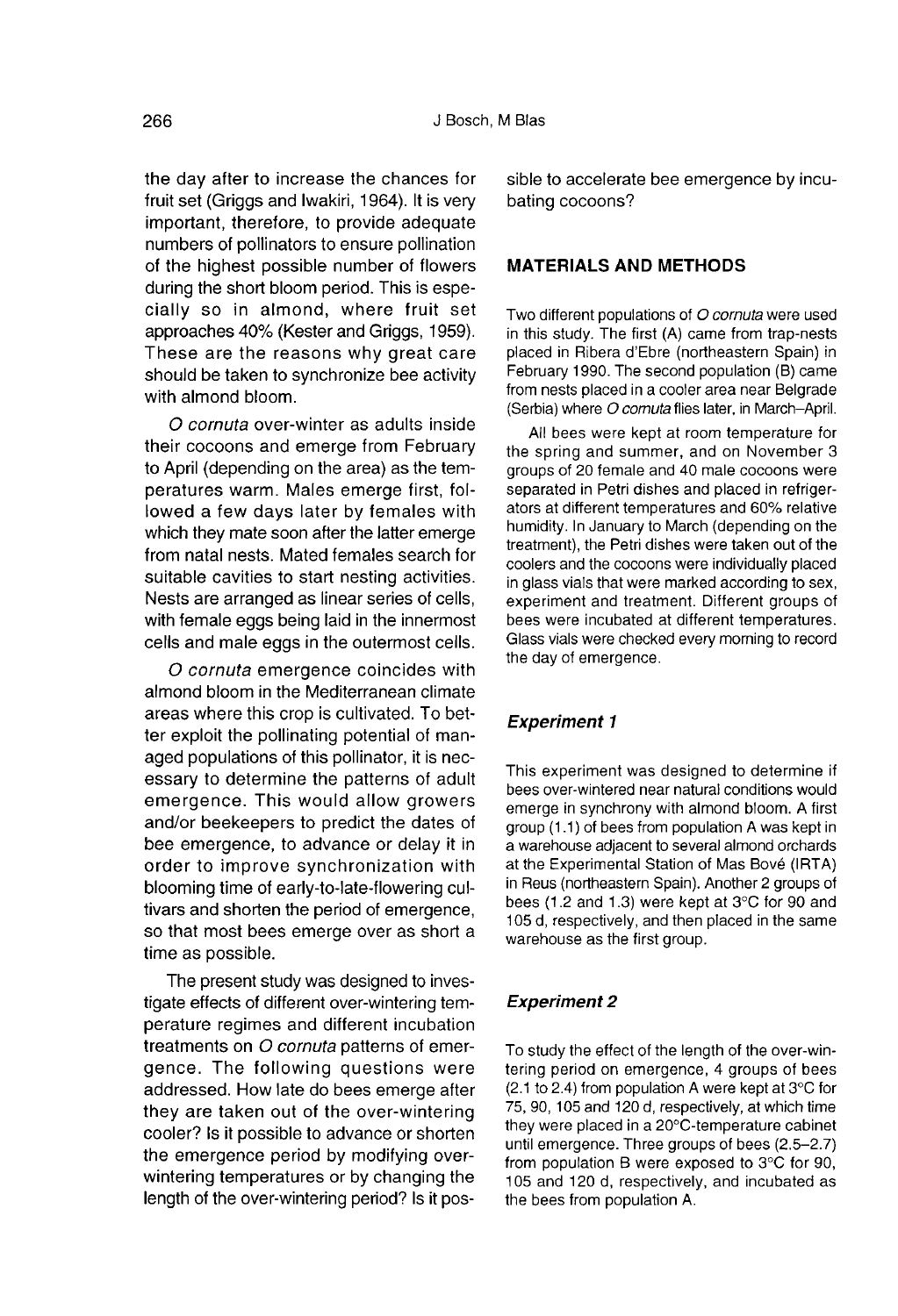#### Experiment 3

To determine how over-wintering temperatures affected emergence, bees from population A were kept for 105 d at different temperature regimes. One group (3.1) of bees was kept for 65 d at 10°C, followed by 10 d at 7°C, and 30 d at 3°C. A second group (3.2) was kept for 75 d at 7°C, followed by 30 d at 3°C. Finally, a third group (3.3) was kept for 105 d at 3°C. All groups were incubated at 20°C.

#### Experiment 4

To study the effect of incubation on emergence, bees from population A were kept at 3°C for 120 d, and then either (i) transferred to the abovementioned warehouse ( 4.1), (ii) incubated at 20°C for 1 d and then transferred to the warehouse (4.2) or (iii) incubated for 1 d at 26°C and then transferred to the warehouse (4.3).

#### Experiment 5

As in Experiment 4, different incubation regimes were tested in this experiment. Three groups of bees from population B were kept at 3°C for 128 d. The first group (5.1) was then transferred to a bee shelter (protected from direct sunlight) in an almond orchard. The second group (5.2) was transferred to a warehouse for 1 d, then incubated for another 24 h at 20°C, and finally placed in the same bee shelter as the first group. The third group (5.3) was incubated for 1 d at 20°C and then transferred to the shelter in the orchard.

#### RESULTS

#### Experiment 1. Effect of non-refrigerated over-wintering

The bees that were not placed in the cooler (1.1) initiated emergence on January 20 (around 10 d ahead of wild populations in Ribera d'Ebre), and the last female emerged 42 d after (fig 1.1). Bees from groups 1.2 and 1.3 were taken out of the cooler on February 3 and 18, respectively, and males from both groups began to emerge the day after. The mean emergence time of groups 1.2 and 1.3 was significantly shorter than the mean emergence time of group 1.1 (fig. 1) (males: ANOVA,  $F = 80.38$ ,  $p < 0.00001$ ; females: ANOVA,  $F = 177.69$ ,  $p < 0.00001$ ).

# Experiment 2. Effect of length of over-wintering and origin of bees

The results of experiment 2 are summarized in figure 2. A few males from group 2.4 that had already chewed their way out of cocoons prior to their removal from the cooler were considered as having emerged on the first day of incubation.

The emergence periods were advanced and shortened as over-wintering periods were extended (males of population A: ANOVA,  $F = 28.50$ ,  $p < 0.00001$ ; females of population A: ANOVA,  $F = 22.44$ ,  $p <$ 0.0001; males of population B: ANOVA,  $F = 62.93$ ,  $p < 0.000$  01; females of population B: ANOVA,  $F = 48.67$ ,  $p < 0.000$  1). Nevertheless, bees of population A emerged sooner than bees of population B exposed to the same over-wintering regimes (groups 2.2 and 2.5, 2.3 and 2.6, and 2.4 and 2.7, respectively) (fig 2). The differences in mean times of emergence between the 3 abovementioned pairs were highly significant (t-Student's test,  $p < 0.0001$ , for males and females of all pairs).

## Experiment 3. Effect of over-wintering temperatures

The bees in this experiment were exposed to different over-wintering temperatures, from warmer to cooler (fig 3). No significant differences were found between mean emergence times of the 3 groups (males: ANOVA,  $F = 0.81$ ,  $p > 0.4$ ; females: ANOVA,  $F = 0.21, p > 0.8$ .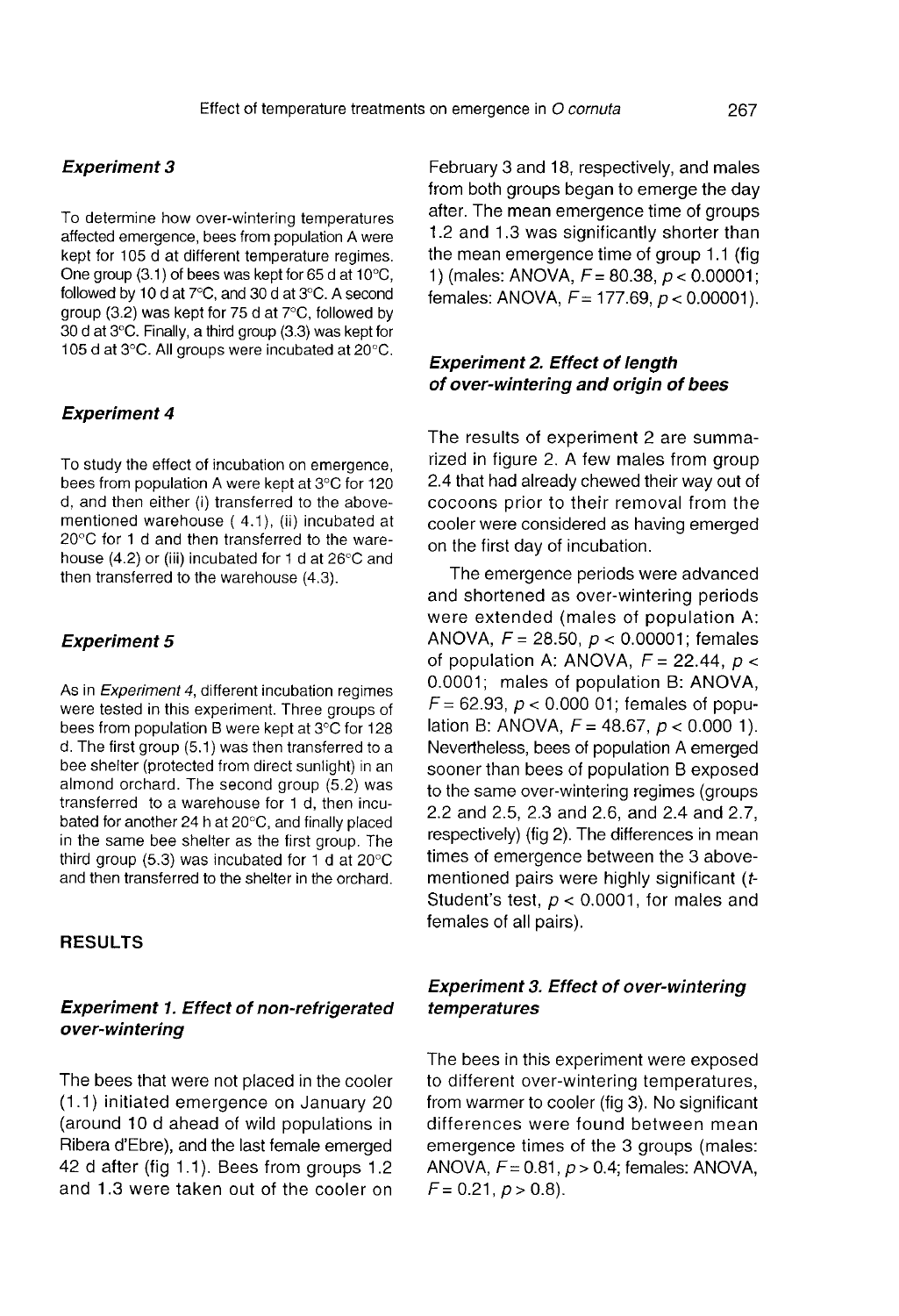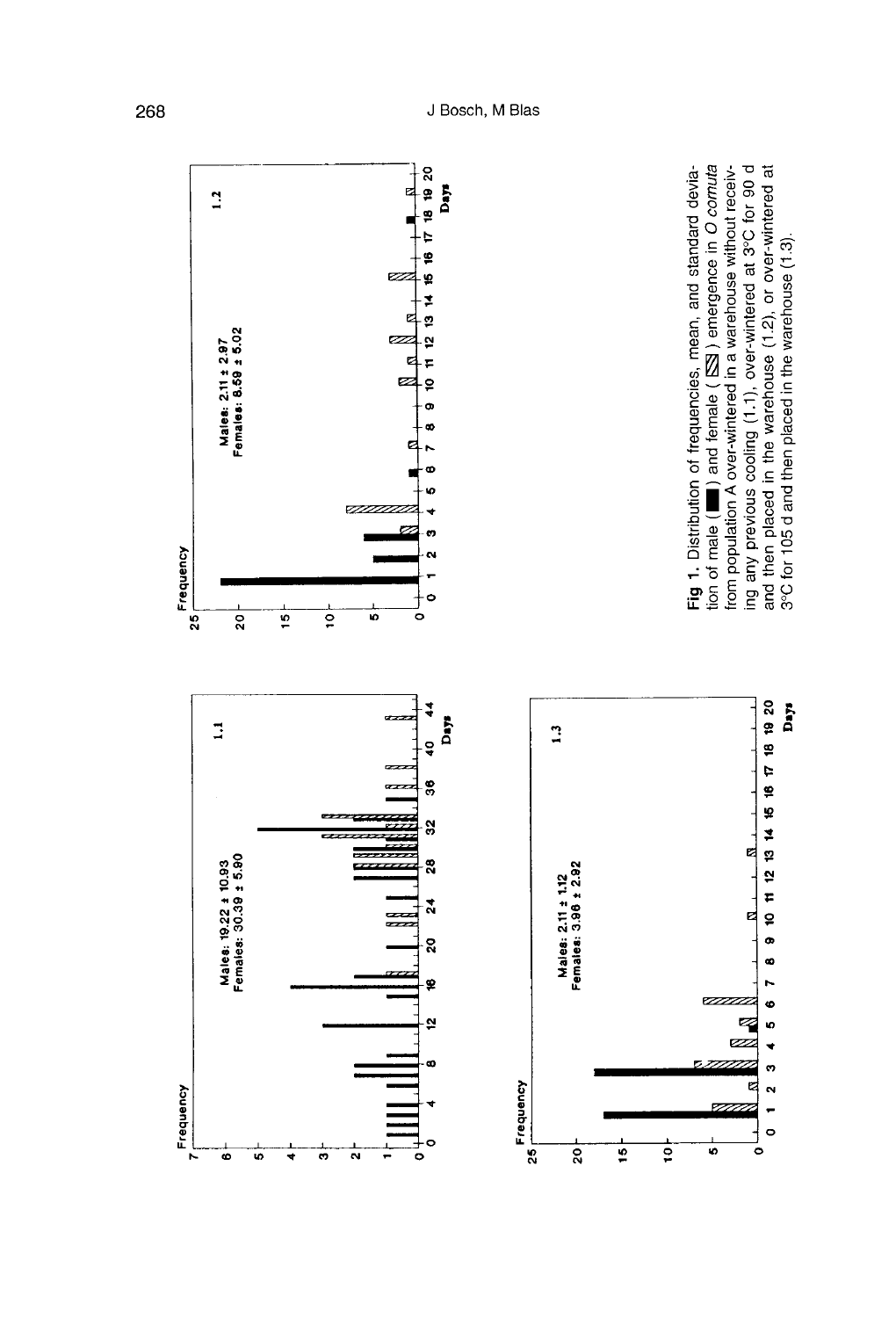# Experiment 4. Effect of incubation temperatures

The temperature in the warehouse in which bees were placed after over-wintering fluctuated between 10 and 17°C. Incubation at 20 or 26°C for 1 d failed to accelerate bee emergence (fig 4) (males: ANOVA,  $F = 0.73$ ,  $p > 0.4$ ; females: ANOVA,  $F = 0.75$ ,  $p > 0.4$ ). The emergence of bees of group 4.2 was quick and short (97.2% of the males emerged in 3 d, and 81% of the females emerged in 4 d) (fig 4.2), but not as quick as emergence of group 2.4 (see figure 2.A) which received the same over-wintering treatment but a continuous incubation at 20 $^{\circ}$ C (males: *t*-Student's = 3.45,  $p < 0.001$ ; females:  $t$ -Student's = 5.14,  $p < 0.001$ ).

# Experiment 5. Effect of incubation temperatures

The air temperature in the almond orchard in which the bees were placed after incubation fluctuated from 6 to  $23^{\circ}$ C (mean = 13°C). The different incubation regimes tested did not influence female emergence (fig 5) (ANOVA,  $F = 0.51$ ,  $p > 0.6$ ), but males that received 1 d incubation at 20°C (fig 5.3) emerged earlier than those incubated 1 d in the warehouse (10-17°C) followed by 1 d at 20°C (fig 5.2), and those not incubated prior to placement in the field (fig 5.1)  $(ANOVA, F = 6.24, p < 0.005)$ .

#### **DISCUSSION**

Like other Osmia (Osmia) species studied for crop pollination, O cornuta is univoltine, it over-winters in the adult stage inside the cocoon, and a cold winter period is necessary to trigger emergence (bees that are not exposed to low temperatures do not emerge the following spring). If O cornuta is to be established as a commercial polli nator of orchard crops, it will be necessary to synchronize emergence of bees with flower initiation of those crops. This study attempts to quantify the influence of overwintering and incubation temperatures on spring emergence patterns of O cornuta for subsequent incorporation into viable management programmes. An interpretation of results obtained is described below.

Treatment 1 of Experiment 1 was designed to determine expected emergence patterns if a grower reared his own bees without over-wintering or incubation facilities. The experimental design also resembled natural conditions, although daily temperature fluctuations were smaller in the warehouse than outdoors. The results of Experiment 1 demonstrated that much longer emergence periods are expressed when O cornuta bees are wintered in open environments versus those refrigerated. Male bees that were kept in a refrigerator for only part of the winter and then placed in the warehouse (groups 1.2 and 1.3) emerged in synchrony with bloom of earlyflowering almond cultivars, but female emergence (especially in 1.2) was extended compared with bees of group 4.1, which were over-wintered in a refrigerator for 120 d and incubated in the warehouse.

These results suggest that populations of O cornuta reserved for almond pollination should be refrigerated during winter months, so they can be induced to emerge over a short period of time in synchrony with bloom initiation. The pattern of emergence expressed by bees from group 1.1 would be unsuitable in almond pollination operations, since the emergence period is much longer than the flowering period of an almond orchard.

The length of the over-wintering period has a strong effect on O cornuta emergence. Both early- and late-flying populations (A and B, respectively) responded similarly, by advancing emergence as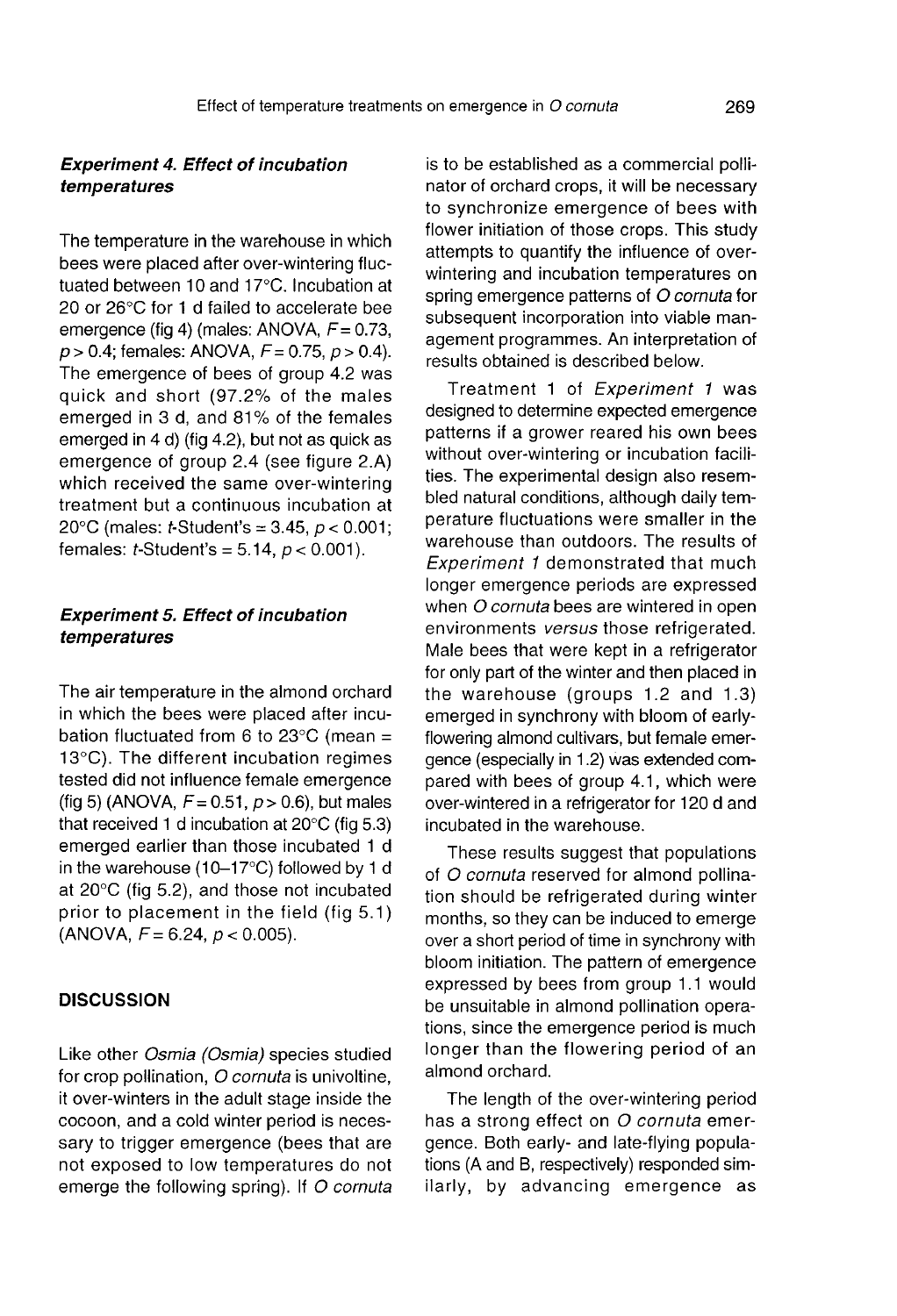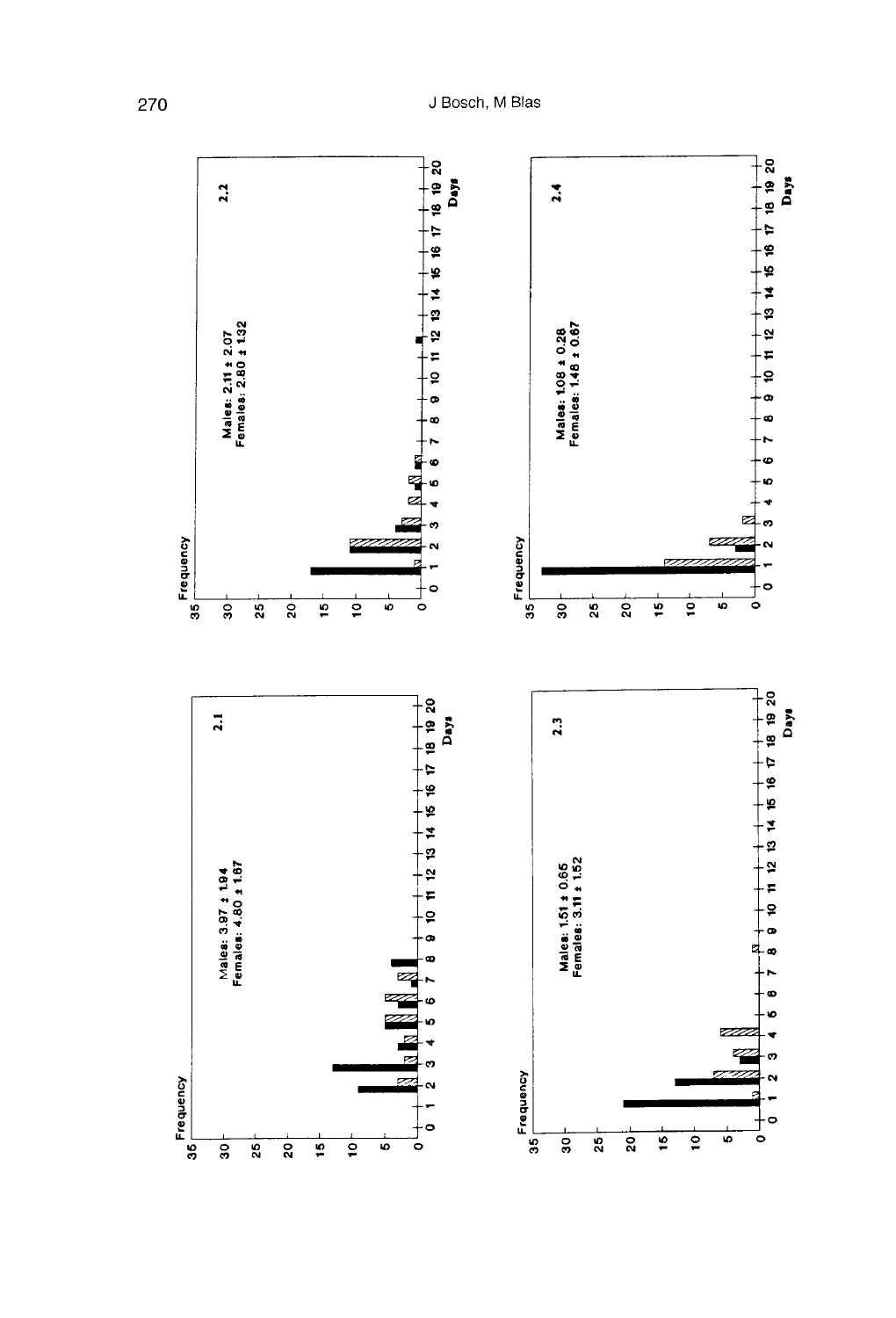

271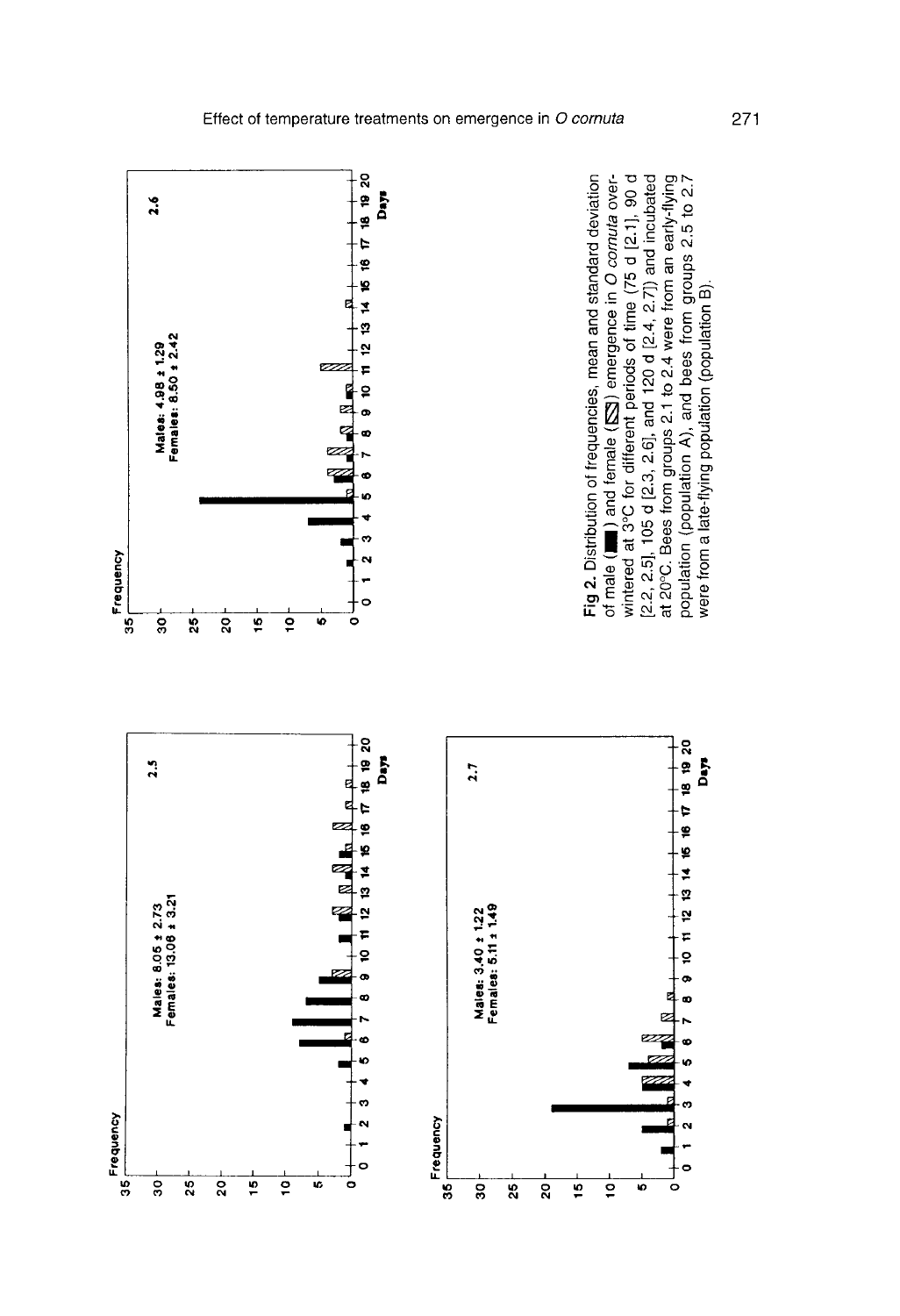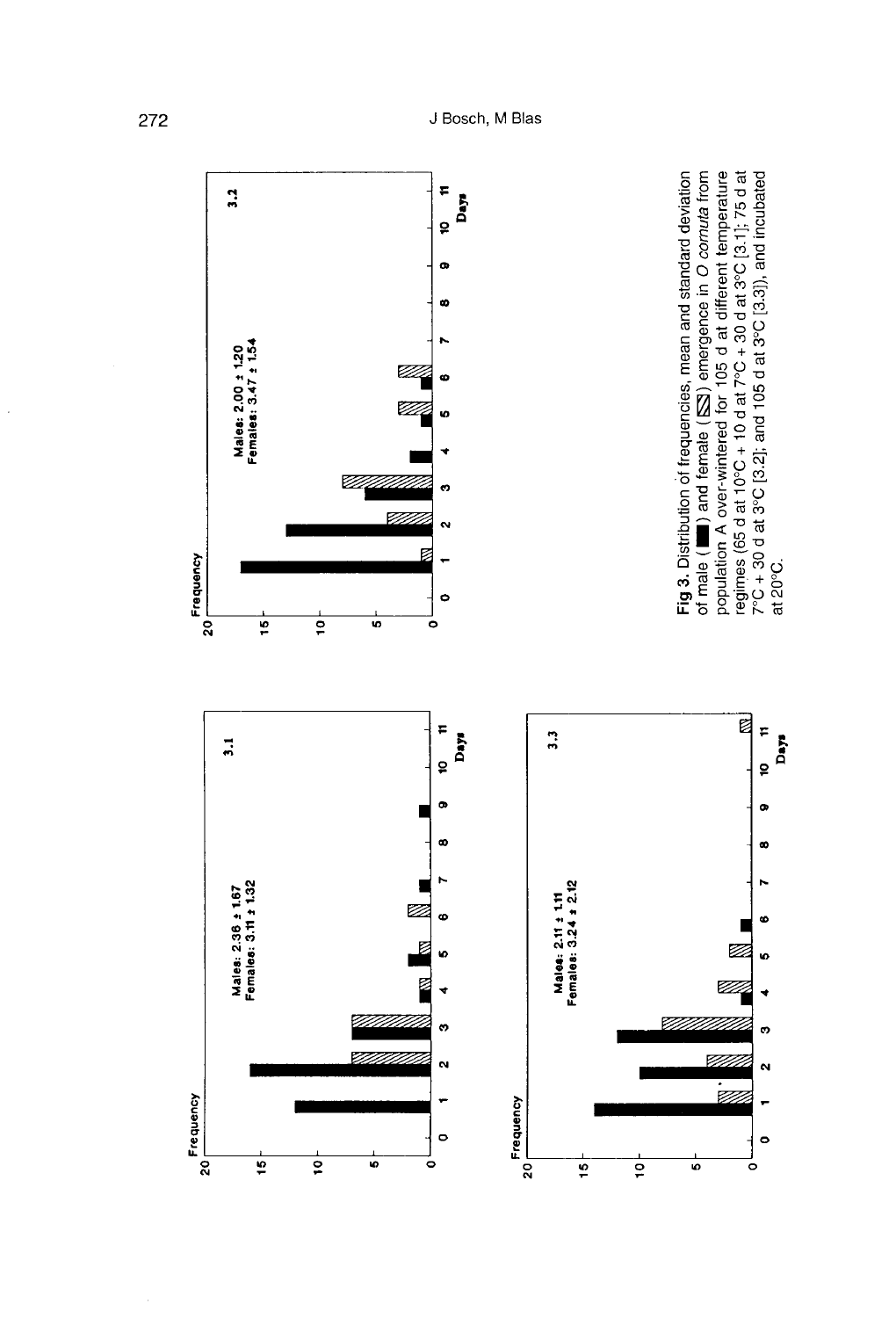

273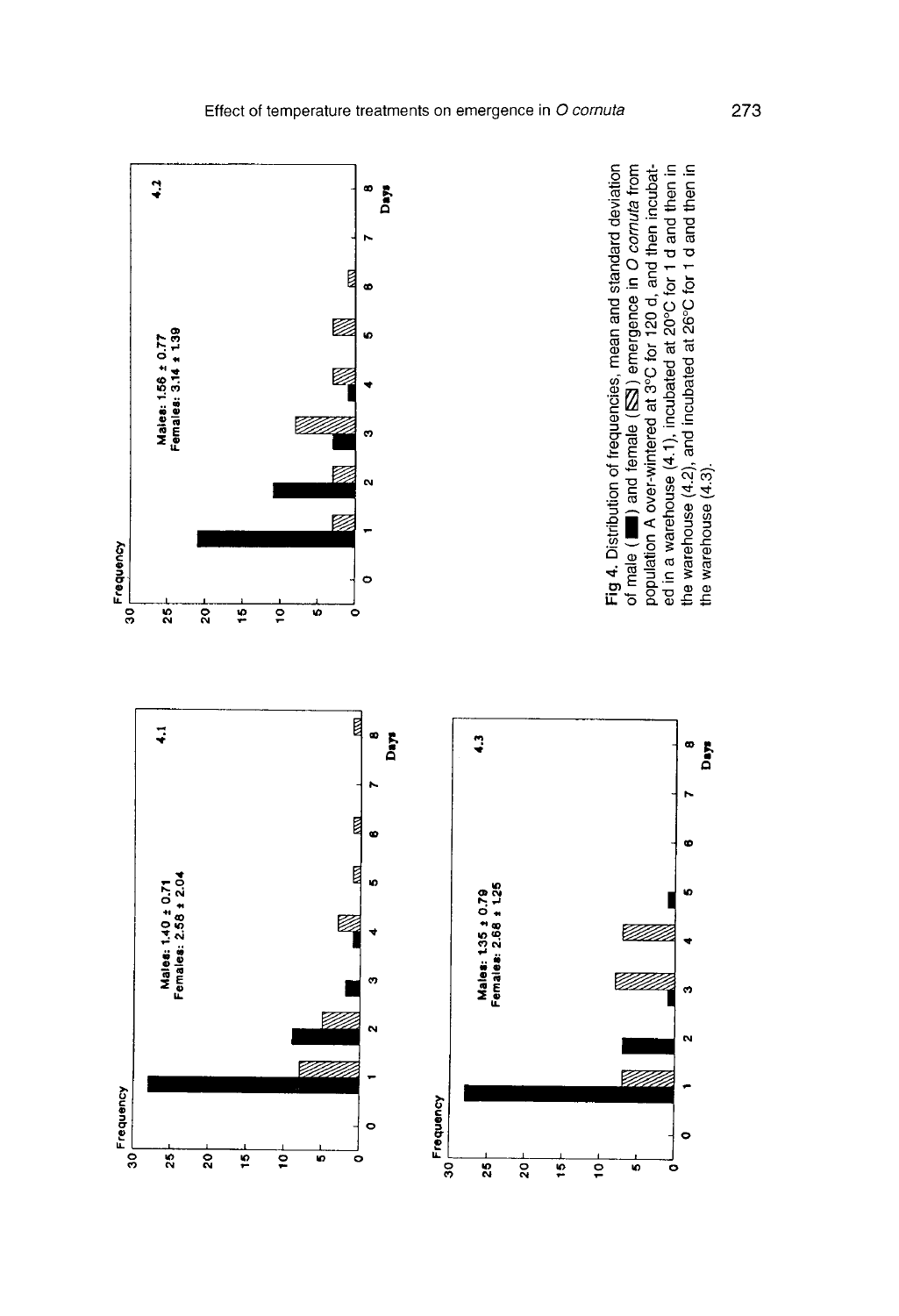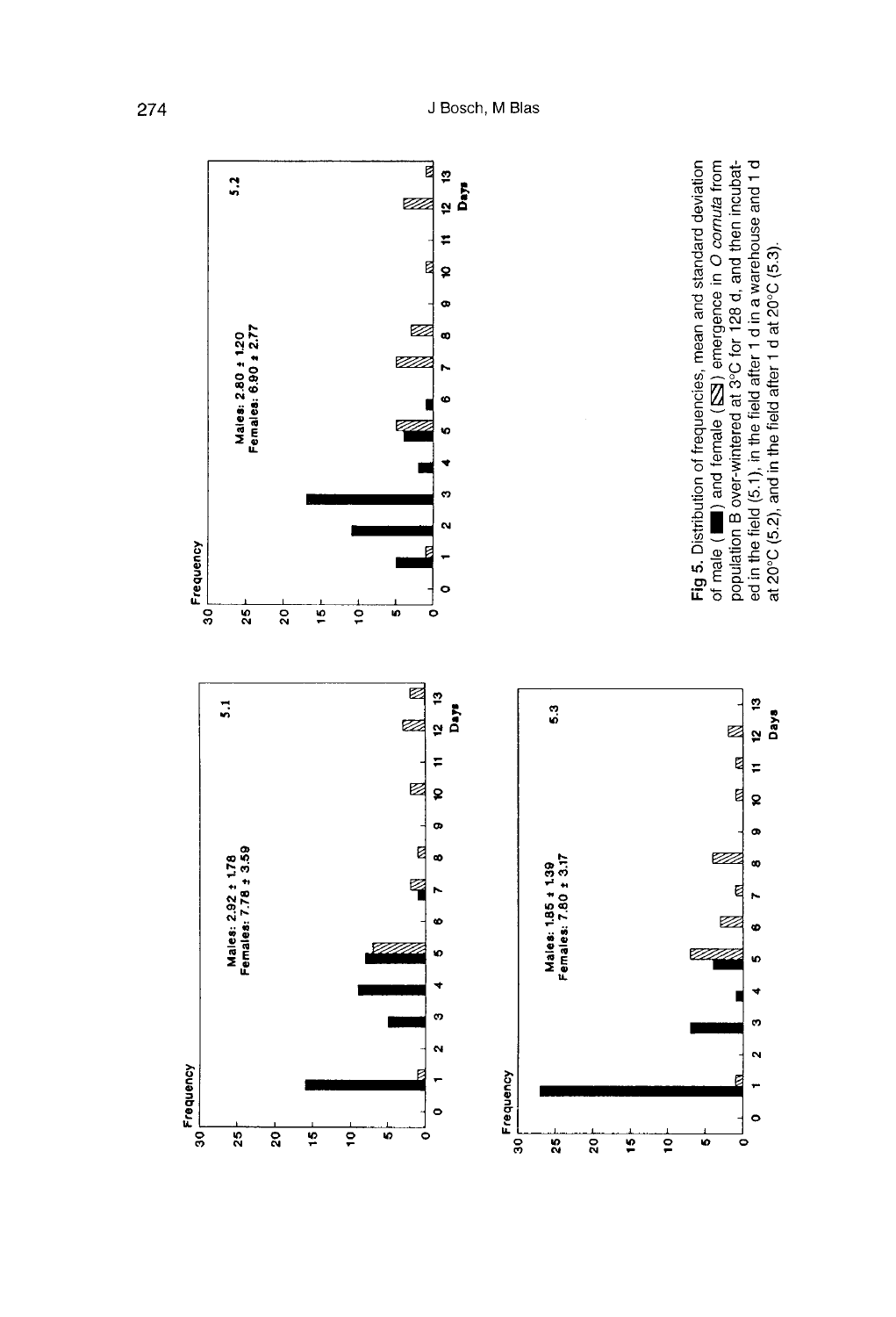over-wintering periods were extended. Similar results have been reported for Megachile rotundata, O cornuta, O rufa, and O tricornis (Johansen and Eves, 1973; Taséi, 1973; Taséi and Masure, 1978; Kristjansson, 1989; Vicens, 1991). The pattern of emergence of bees from group 2.4 is very encouraging, since 100% of males and 91.3% of females emerged over 2 d. Under such conditions, synchronization with first orchard bloom could be easily achieved.

The fact that a few males from group 2.4 emerged while they were still in the cooler indicates that 120 d is near the upper limit for which O cornuta from population A can be over-wintered. However, results obtained with population B indicate that late-flying populations require longer over-wintering periods. Taséi (1973) indicated that O cornuta from southern France emerged sooner than O cornuta from northern France after receiving the same over-wintering treatment, and similar differences were obtained when European and Canadian strains of M rotundata were compared (Taséi and Masure, 1978; Rank and Rank, 1989), thus suggesting a physiological polymorphism between ecotypes. It is, therefore, important to adjust temperature treatments to each population in order to synchronize bee emergence with orchard bloom. Emergence of part of the male population within the cooler does not represent a difficulty when populations of O cornuta are managed for pollination, since populations are, ideally, transported to the orchards at night or at dawn, when temperatures are too cold for bees to fly and disperse.

Over-wintering temperatures do not seem to greatly affect emergence patterns when they are applied over the same period of time. These results suggest that the length of the over-wintering period is more impor-<br>tant than the actual over-wintering temperature in determining adult emergence in  $O$ cornuta. However, winter temperature does affect mortality in this species: bees exposed to milder temperatures express higher mortality rates and lower reproductive success (fewer cells produced per emerged female) than bees exposed to lower temperatures (Torchio et al, 1987). Mortality in the present study was too low to yield any conclusions in this regard, but 3°C seems to be an ideal temperature for over-wintering O cornuta populations. Other Osmia (Osmia) species used as orchard pollinators were successfully wintered at 5°C for 3 months (O cornifrons) (Maeta, 1978), or at  $3^{\circ}$ C for about 200 d (O lignaria propinqua) (Torchio, 1984).

Incubation treatments did not have a consistent effect on bee emergence. However, longer incubation periods at the tempera tures used herein, probably have a positive effect on advancing emergence. This is supported by the fact that bees incubated continuously emerged earlier than bees incubated for just 1 d (comparison of group 2.4 and group 4.2). O cornifrons (Maeta, 1978) and O rufa (Kristiansson, 1989) have been reported to emerge earlier when incubated at higher temperatures, than when incubated at lower temperatures. However, in both studies, bees were exposed to continuous incubation, whereas O cornuta in Experiments 4 and 5 of the present study were incubated for only 24 h. It is important to note that continuous incubation is not feasible in pollination operations, since too many bees would emerge within the incubation cabinet.

The results of this study demonstrate that managed populations of C cornuta can be induced to emerge over a relatively short period (most females can emerge from their cocoons in as little as 4 days (Experiment 4)) through adequate over-wintering treatments. According to these results which should now be confirmed on undisturbed nests, O cornuta populations should be taken to orchards at the very beginning of, or even a few days prior to, bloom initiation, to allow emergence, mating and establishment of nesting activities. This would favour both flower pollination and bee reproduction.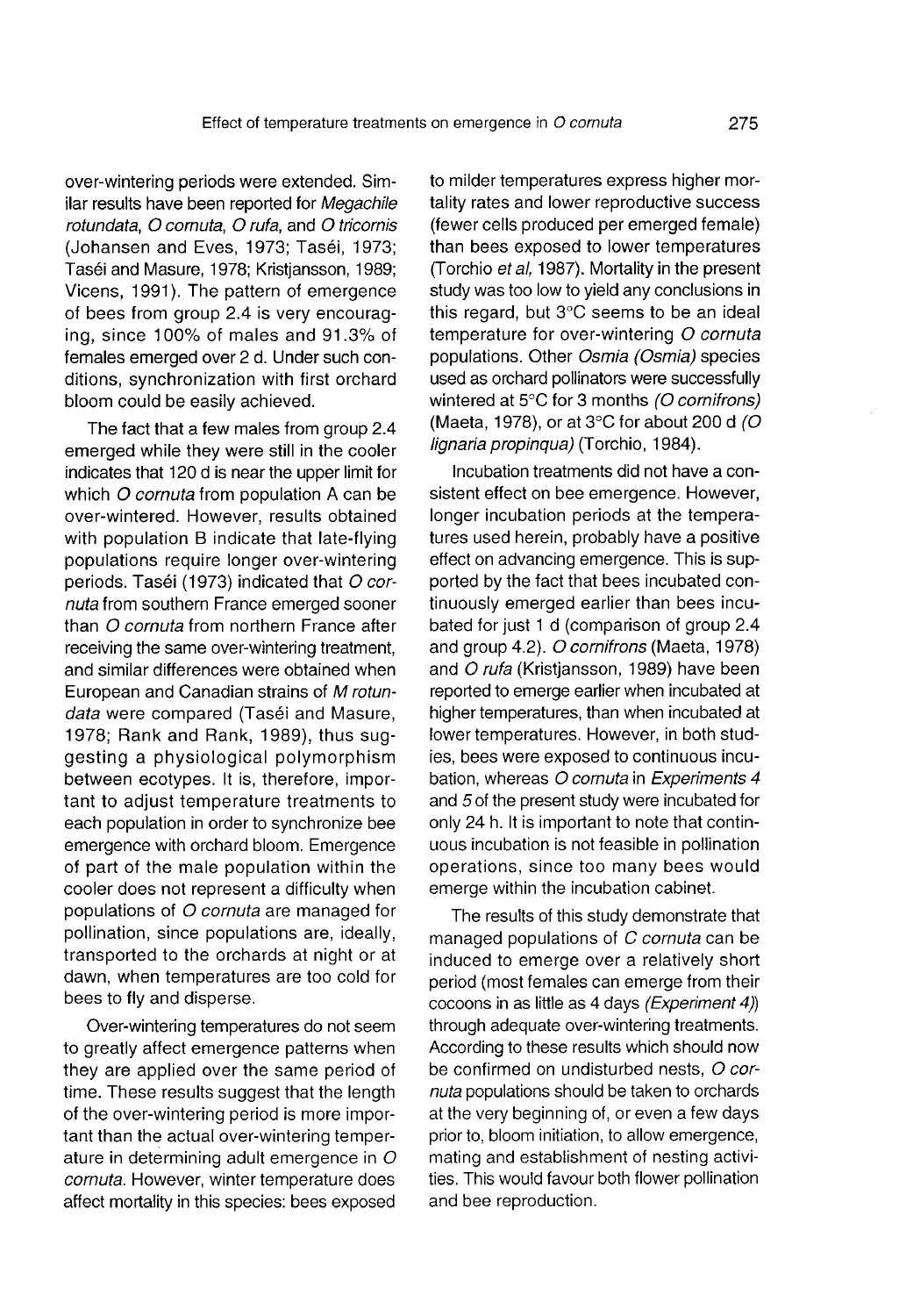#### ACKNOWLEDGMENTS

This study was conducted at the Agricultural Research Station of Mas Bové (IRTA). Bees from Serbia were kindly supplied by M Krunic. Thanks are also due to J Calzadilla, J Losarcos, R Magrinyà and K Paredes for their help in obtaining the data, and to PF Torchio (Bee Biology and Systematics Laboratory, USDA) and J Retana (CREAF) for reviewing an early draft of the manuscript. This study was supported by an FPI grant from the Spanish Ministerio de Educatión y Ciencia and by the INIA (project No 8191).

Résumé — Influence des températures d'hivernage et d'incubation sur l'émergence d'Osmia cornuta Latr (Hymenoptera, Megachilidae). On étudie actuellement en Espagne l'utilisation d'Osmia cornuta comme pollinisateur alternatif des vergers. La synchronisation de l'émergence des adultes avec la floraison de la culture cible est essentielle pour utiliser au mieux le potentiel pollinisateur de cette abeille solitaire, principalement lorsque les floraisons sont courtes. Dans cette étude, des cocons mâles et femelles d'O cornuta ont été placés dans des récipients en verre et exposés à différents régimes de températures d'hivernage et à diverses modalités d'incubation. Les abeilles qui ont partiellement ou totalement hiverné dans un entrepôt d'une région de vergers d'amandiers ont émergé sur une période beaucoup plus longue (fig 1) que celles qui avaient hiverné dans des réfrigé rateurs (figs 2 à 5). Lorsque les abeilles ont hiverné en totalité dans l'entrepôt, la période d'émergence a dépassé la période de floraison des vergers d'amandiers (fig 1.1) et cette méthode d'hivernage a donc été considérée comme convenant moins bien aux opérations de pollinisation. Les abeilles ont émergé plus tôt et sur une période plus courte en cas d'allongement des périodes d'hivernage (fig 2), mais pas en cas de baisse des températures d'hivernage (fig 3). Une incubation pendant 24 h suivant l'hivernage n'a pas réussi à accélérer notablement l'émergence (figs 4 et 5). Les résultats de cette étude montrent que les populations d' $O$ cornuta qui ont hiverné dans des réfrigérateurs peuvent être amenées à émerger en moins de 1 sem, ce qui facilite la synchronisation avec la floraison de la culture cible. Bien que les besoins en traitements d'hivernage varient en fonction de l'origine des populations (fig 2), celles des régions les plus chaudes du nord-est de l'Espagne ont présenté les périodes d'émergence les plus courtes lorsque les cocons avaient été hiverné à 3°C pendant 120 j (fig 2.4).

# Osmia cornuta / température d'hivernage / émergence / pollinisation / Prunus amygdalus

Zusammenfassung - Einfluß von Über-<br>winterungs- und Inkubationstemperaturen auf das Ausschlüpfen von Osmia cornuta Latr (Hym, Megachilidae). Osmia cornuta wird gegenwärtig als alternativer Bestäuber in spanischen Obstgärten studiert. Synchronisation des Ausschlüpfens und Blütezeit der entsprechenden Frucht sind wesentliche Voraussetzungen für die Bestäubungsleistungen dieser solitären Biene, besonders dann, wenn die Blütezeit nur kurz ist. In dieser Untersuchung wurden männliche und weibliche Kokons von O comuta in Glasgefäßen isoliert und unterschiedlichen Winter-Temperaturverhältnis sen und Schlüpfbedingungen unterworfen. Bienen, die ganz oder teilweise in einem Vorratshaus in einem Gebiet mit Mandelpflanzungen überwintert wurden, schlüpf ten über einen viel längeren Zeitraum (Abb 1) als solche, deren Überwinterung in einem Kühlraum erfolgte (Abb 2-5). Wurden Bienen zur Gänze in dem Vorratshaus überwintert, so erstreckte sich die Schlüpfperiode über einen längeren Zeitraum als die Blühdauer der Bäume in kommerziellen Anlagen (Abb 1.1). Deshalb wurde diese Überwinterungsmethode für die Bestäubungspraxis als wenig geeignet befunden. Die Bienen